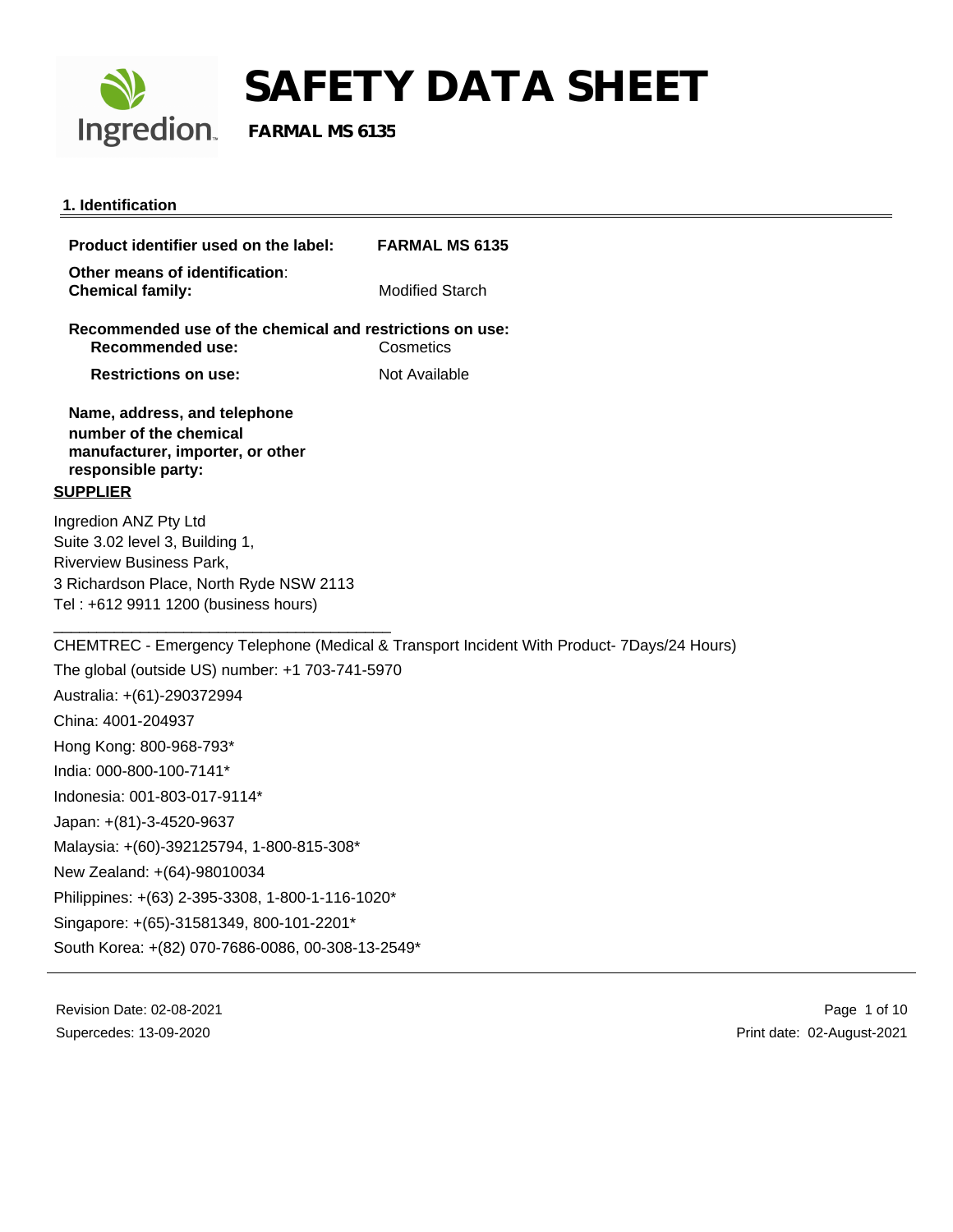

Taiwan: +886-2-7741-4207\*, 00801-14-8954\*

Thailand: 001-800-13-203-9987\*

Vietnam: +(84)-444581938

\* Phone numbers for countries marked with an asterisk must be dialed within the country

SDS Requests and general information, please contact Local Customer Service: See phone numbers in Section 16

## **2. Hazard(s) identification**

**Classification of the chemical in accordance with WHS regulations:**

| <b>GHS Hazard</b><br>Symbols:     | No hazard<br>symbols<br>required   |
|-----------------------------------|------------------------------------|
| <b>GHS Classification:</b>        | Not classified by GHS criteria     |
| <b>Signal Word:</b>               | No Signal Word needed.             |
| <b>Hazard Statements:</b>         | No Hazard Statement needed.        |
| <b>Precautionary Statements:</b>  | No Precautionary Statement needed. |
| Hazards not otherwise classified: | None known.                        |

## **3. Composition/information on ingredients**

| <b>Chemical Name</b>         | Common name and<br>synonyms | CAS# | % |
|------------------------------|-----------------------------|------|---|
| Not classified as hazardous. |                             |      |   |

## **4. First-aid measures**

**Description of necessary measures, subdivided according to the different routes of exposure, i.e., inhalation, skin and eye contact, and ingestion:**

| Inhalation:          | Remove to fresh air. Get medical attention if irritation persists.                                                                                 |
|----------------------|----------------------------------------------------------------------------------------------------------------------------------------------------|
| <b>Eye Contact:</b>  | If symptoms develop, obtain medical attention. Remove particles by<br>irrigating with eye wash solution or clean water, holding the eyelids apart. |
| <b>Skin Contact:</b> | Wash skin with soap and water.                                                                                                                     |
| Ingestion:           | None required.                                                                                                                                     |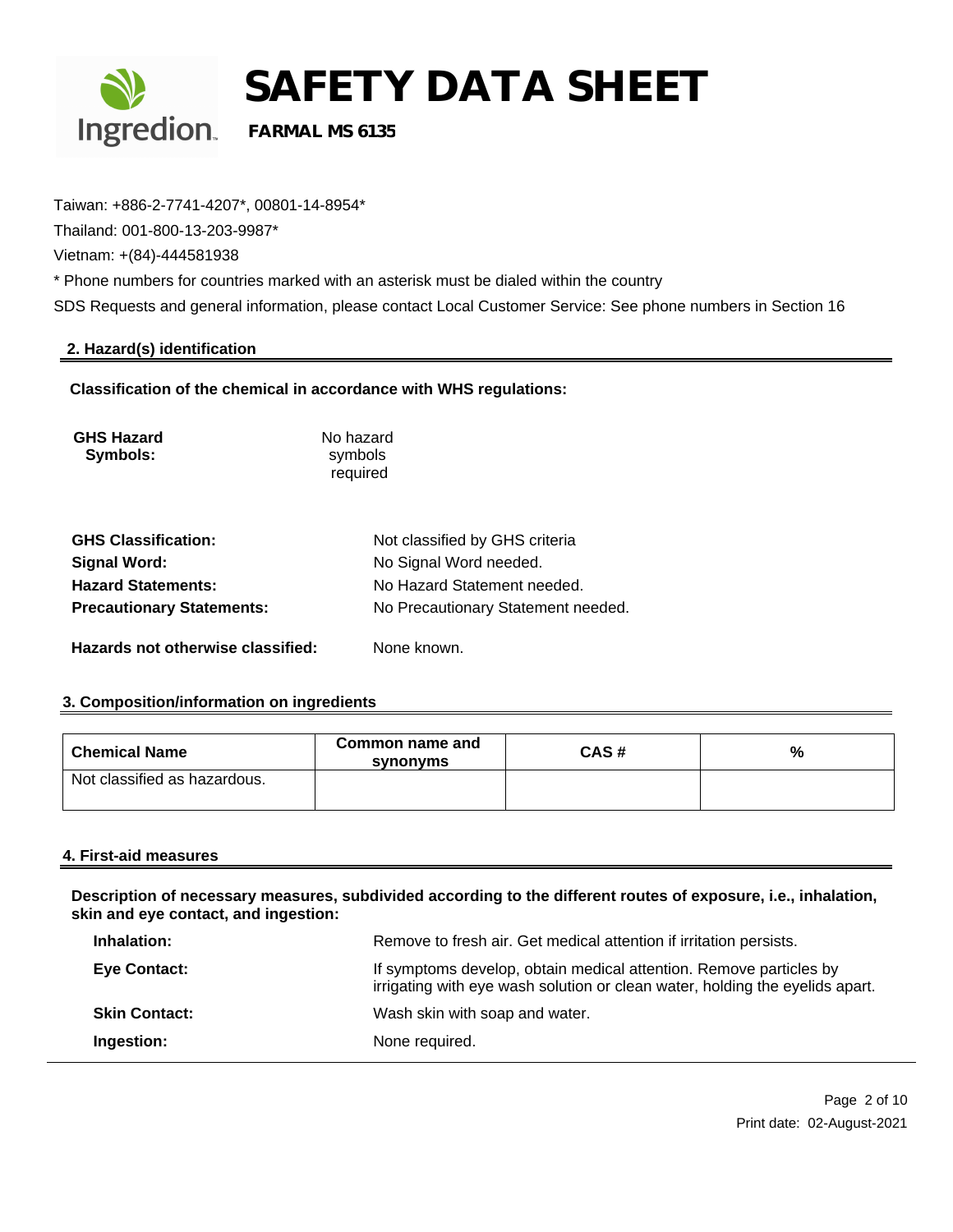

| Most important symptoms/effects,<br>acute and delayed:                                      | Possible physical irritant from dust particles. Potential for dust explosion.                                                                                                               |  |
|---------------------------------------------------------------------------------------------|---------------------------------------------------------------------------------------------------------------------------------------------------------------------------------------------|--|
| Indication of immediate medical<br>attention and special treatment<br>needed, if necessary: | None known.                                                                                                                                                                                 |  |
| 5. Fire-fighting measures                                                                   |                                                                                                                                                                                             |  |
| Suitable (and unsuitable) extinguishing media:                                              |                                                                                                                                                                                             |  |
| Suitable extinguishing media:                                                               | Dry Chemical, CO2, Water Fog, Foam                                                                                                                                                          |  |
| Unsuitable extinguishing media:                                                             | None known.                                                                                                                                                                                 |  |
| Specific hazards arising from the<br>chemical:                                              | Minimum ignition temperature of dust cloud- approx. 390 C. Minimum<br>explosive concentration- approx. 80 mg/l. Minimum energy to ignite cloud<br>by electrical spark- approx. 0.10 joules. |  |
| <b>Hazardous combustion products:</b>                                                       | This product does not undergo spontaneous decomposition. Typical<br>combustion products are carbon monoxide, carbon dioxide, nitrogen and<br>water.                                         |  |
| Special protective equipment and<br>precautions for fire-fighters:                          | No special procedures are required.                                                                                                                                                         |  |
| 6. Accidental release measures                                                              |                                                                                                                                                                                             |  |
| <b>Personal precautions, protective</b><br>equipment and emergency<br>procedures:           | Use personal protective equipment as required.                                                                                                                                              |  |
| <b>Methods and materials for</b><br>containment and cleaning up:                            | Normal precautions for "nuisance dust" should be observed. Avoid<br>prolonged inhalation of dust. Sweep up or vacuum up and place in<br>suitable container for disposal.                    |  |
| 7. Handling and storage                                                                     |                                                                                                                                                                                             |  |
| Precautions for safe handling:                                                              | Normal precautions for handling chemicals are applicable.                                                                                                                                   |  |
| Conditions for safe storage, including any incompatibilities:<br>Safe storage conditions:   |                                                                                                                                                                                             |  |
| <b>Special Sensitivity:</b>                                                                 | Not available                                                                                                                                                                               |  |
| <b>Sensitivity to Static Electricity:</b>                                                   | Yes                                                                                                                                                                                         |  |
| <b>Other Precautions:</b>                                                                   | Use care to minimize dust generation in normal use conditions.                                                                                                                              |  |
|                                                                                             | Avoid dispersing the powder in the air. Prevent buildup of powder on                                                                                                                        |  |
|                                                                                             |                                                                                                                                                                                             |  |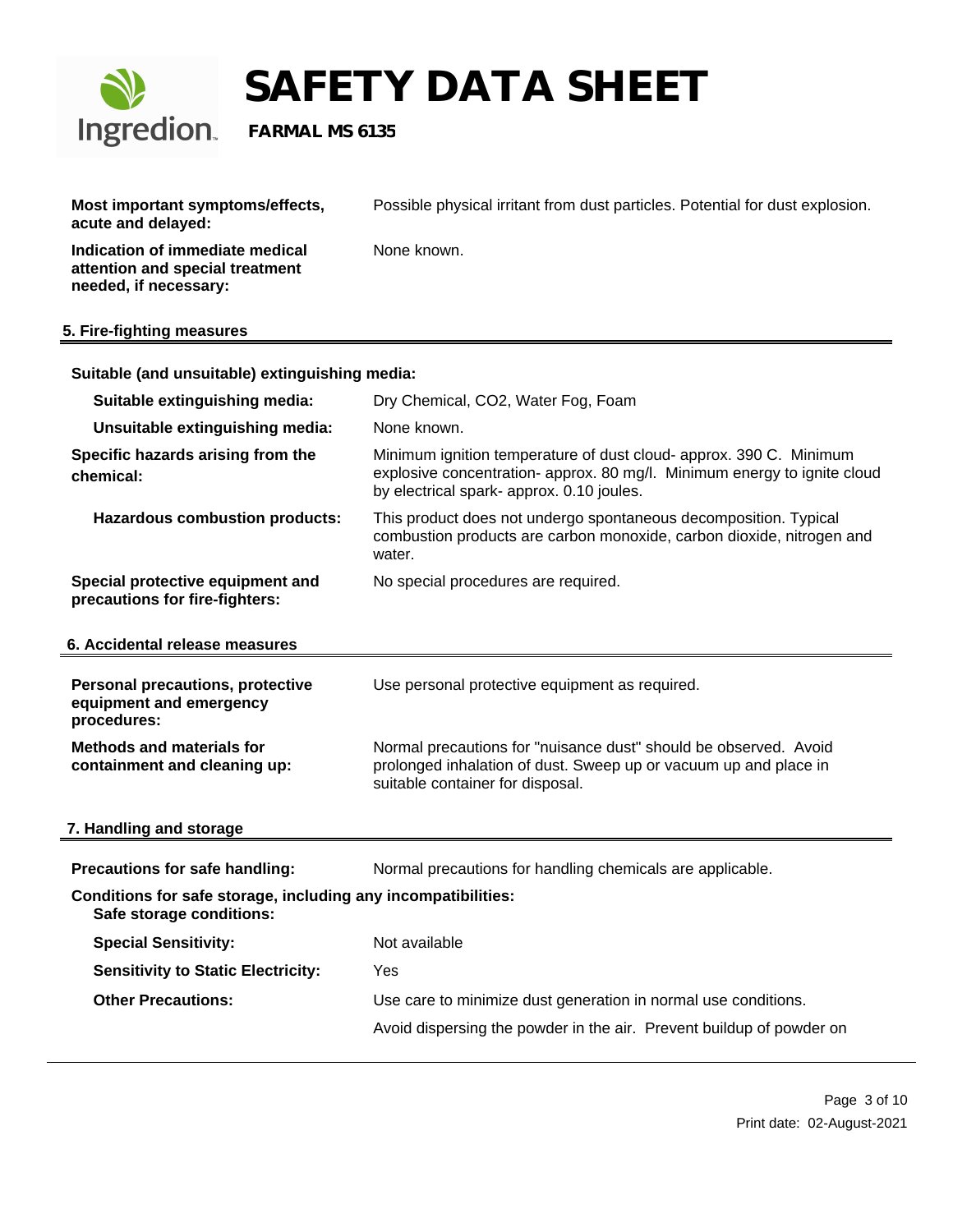

surfaces.

**Materials to Avoid/Chemical Incompatibility:**

No data available

## **8. Exposure controls/personal protection**

### **Control parameters:**

| <b>Chemical component</b> | <b>Australia - Occupational</b><br><b>Exposure Standards - TWAs</b> | <b>Australia - Occupational</b><br><b>Exposure Standards - STELs</b> |
|---------------------------|---------------------------------------------------------------------|----------------------------------------------------------------------|
| Not listed.               |                                                                     |                                                                      |

This product can produce a nuisance dust which should be maintained below a time weighted average of 10 mg/m3.

**Appropriate engineering controls:** No data available

| Individual protection measures, such as personal protective equipment: |                                                    |  |  |
|------------------------------------------------------------------------|----------------------------------------------------|--|--|
| <b>Respiratory Protection:</b>                                         | No data available                                  |  |  |
| <b>Respirator Type(s):</b>                                             | NIOSH approved dust mask.                          |  |  |
| Eye protection:                                                        | Safety glasses recommended.                        |  |  |
| <b>Skin protection:</b>                                                | Uniforms, coveralls, or a lab coat should be worn. |  |  |
| Gloves:                                                                | No data available                                  |  |  |
| Other protective equipment:                                            | No data available                                  |  |  |
| <b>General hygiene conditions:</b>                                     | No data available                                  |  |  |

## **9. Physical and chemical properties**

| Appearance (physical state, color etc.): |                 |  |
|------------------------------------------|-----------------|--|
| <b>Physical state:</b>                   | Powder          |  |
| Color:                                   | White           |  |
| Odor:                                    | Starch          |  |
| <b>Odor Threshold:</b>                   | Not available   |  |
| pH:                                      | Not available   |  |
| pH in (1%) Solution:                     | Approximately 6 |  |
| Melting point/freezing point (°C):       |                 |  |
| Melting Point (°C):                      | Not available   |  |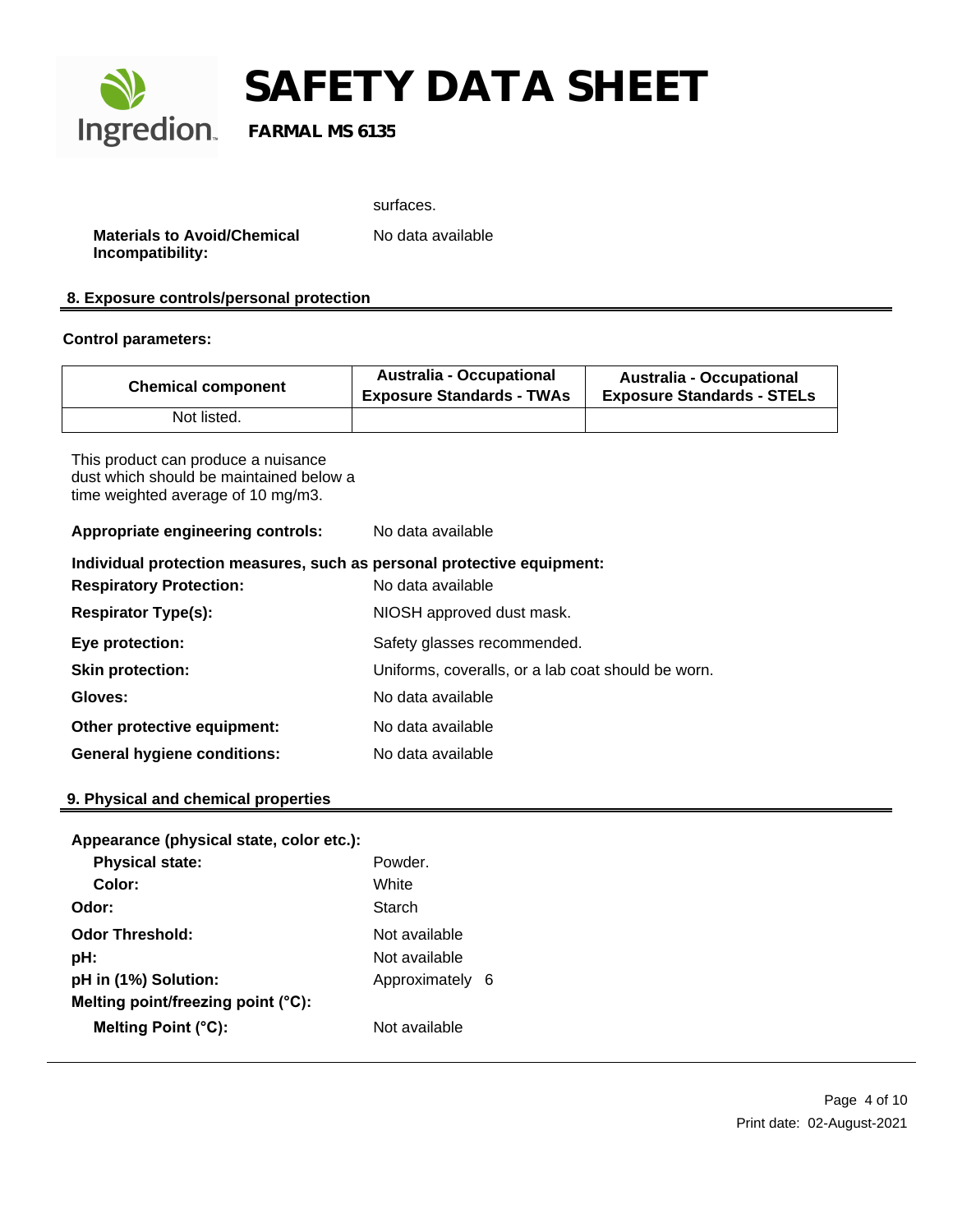

| Freezing point (°C):                                                  | No data available                        |
|-----------------------------------------------------------------------|------------------------------------------|
| Initial boiling point and boiling range<br>$(^{\circ}C)$ :            | No data available                        |
| Flash Point (°C):                                                     | No data available                        |
| <b>Flash Point Method:</b>                                            | Not available                            |
| <b>Evaporation Rate:</b>                                              | Not applicable                           |
| Flammability (solid, gas):                                            | Not available                            |
| Upper/lower flammability or explosive limits:                         |                                          |
| <b>Upper flammability or explosive</b><br>limits:                     | Not available                            |
| Lower flammability or explosive<br>limits:                            | Not available                            |
| Vapor pressure:                                                       | Not available                            |
| Vapor density:                                                        | Not available                            |
| <b>Relative density:</b>                                              | 1.5000000                                |
| Solubility(ies):                                                      | Insoluble                                |
| Partition coefficient: n-octanol/water:                               | Not available                            |
| Auto-ignition temperature (°C):                                       | No data available                        |
| Decomposition temperature (°C):                                       | Not available                            |
| <b>Viscosity:</b>                                                     | Not available                            |
| Heat of decomposition:                                                | Not available                            |
| <b>Volatiles by weight:</b>                                           | Not available                            |
| <b>Volatile Organic Chemicals:</b>                                    | Not available                            |
| <b>Molecular formula:</b>                                             | Not available                            |
| Molecular weight:                                                     | > 10000                                  |
| Liquid density:                                                       | Not available                            |
| VOC (as applied*- 2% by wt hardener-<br>less exempts and water):      | NAP or                                   |
| <b>Bulk Density:</b>                                                  | Not available                            |
| 10. Stability and reactivity                                          |                                          |
| <b>Reactivity:</b>                                                    | Not expected to be reactive              |
| <b>Chemical stability:</b>                                            | <b>Stable</b>                            |
| <b>Possibility of hazardous reactions:</b>                            | Hazardous polymerization will not occur. |
| Conditions to avoid (e.g., static<br>discharge, shock, or vibration): | None known.                              |
| Incompatible materials:                                               | No data available                        |
|                                                                       |                                          |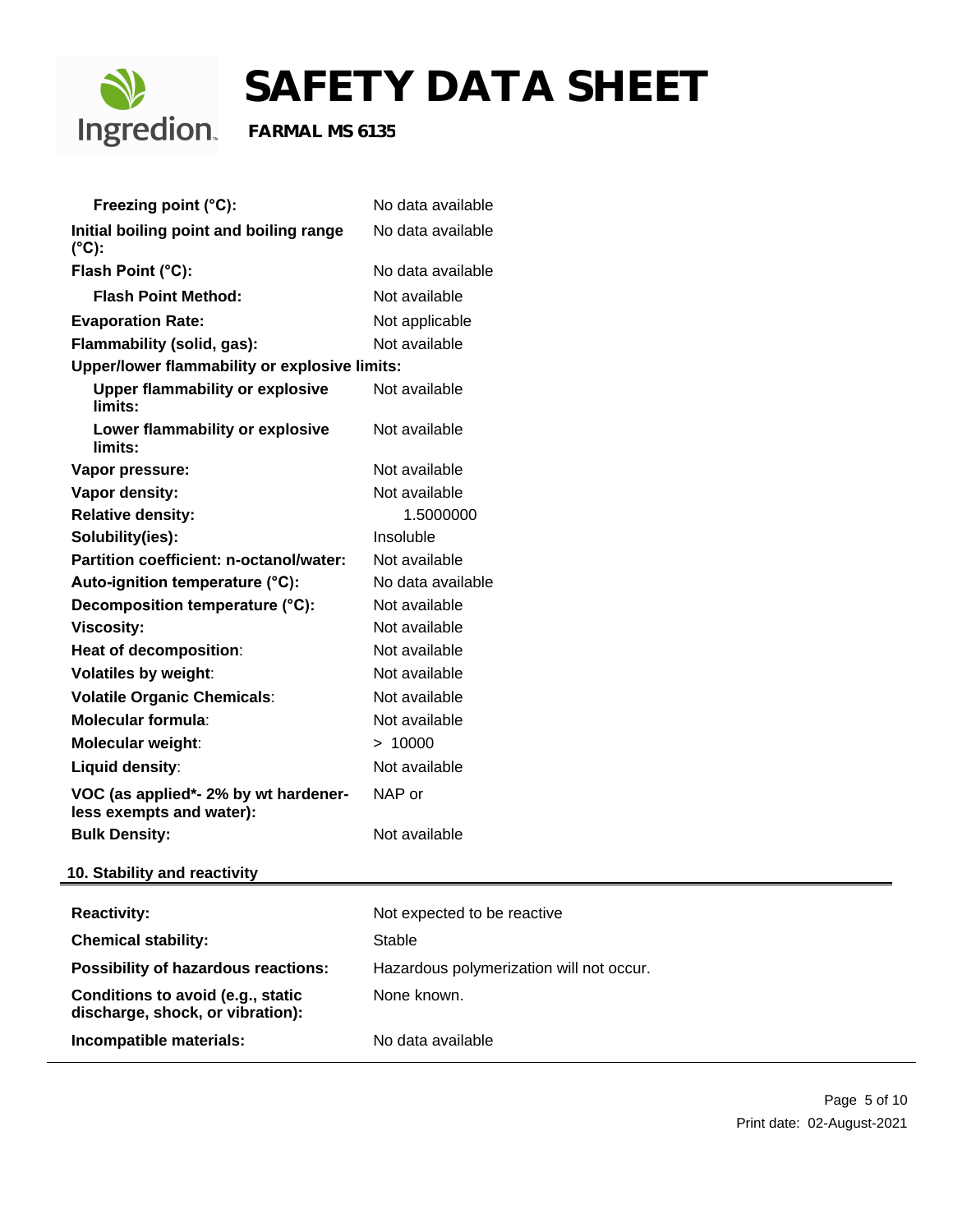

| <b>Hazardous decomposition products:</b>                                                          | This product does not undergo spontaneous decomposition. Typical<br>combustion products are carbon monoxide, carbon dioxide, nitrogen and<br>water.                                    |
|---------------------------------------------------------------------------------------------------|----------------------------------------------------------------------------------------------------------------------------------------------------------------------------------------|
| 11. Toxicological information                                                                     |                                                                                                                                                                                        |
|                                                                                                   | Description of the various toxicological (health) effects and the available data used to identify those effects:                                                                       |
| Information on the likely routes of<br>exposure (inhalation, ingestion, skin<br>and eye contact): | Eye Contact, Skin Contact, Inhalation, Ingestion                                                                                                                                       |
| <b>Target Organs Potentially Affected by</b><br><b>Exposure:</b>                                  | None known.                                                                                                                                                                            |
| <b>Chemical Interactions That Change</b><br><b>Toxicity:</b>                                      | None known.                                                                                                                                                                            |
| Symptoms related to the physical,<br>chemical and toxicological<br>characteristics:               | No data available                                                                                                                                                                      |
|                                                                                                   | Delayed and immediate effects and also chronic effects from short- and long-term exposure:                                                                                             |
| <b>Ingestion Irritation:</b>                                                                      | No data available                                                                                                                                                                      |
| <b>Ingestion Toxicity:</b>                                                                        | None known.                                                                                                                                                                            |
| <b>Skin Contact:</b>                                                                              | Based on available data, the GHS classification criteria are not met.<br>Unlikely to cause harmful effects under recommended conditions of<br>handling and use. Low order of toxicity. |
| <b>Absorption:</b>                                                                                | No data available                                                                                                                                                                      |
| <b>Inhalation Irritation:</b>                                                                     | No data available                                                                                                                                                                      |
| <b>Inhalation Toxicity:</b>                                                                       | No data available                                                                                                                                                                      |
| <b>Eye Contact:</b>                                                                               | Based on available data, the GHS classification criteria are not met.                                                                                                                  |
| <b>Chronic effects:</b>                                                                           | None known.                                                                                                                                                                            |
| Inhalation:                                                                                       | No data available                                                                                                                                                                      |
| <b>Skin Contact:</b>                                                                              | No data available                                                                                                                                                                      |
| <b>Skin Absorption:</b>                                                                           | No data available                                                                                                                                                                      |
| Ingestion:                                                                                        | No data available                                                                                                                                                                      |
| <b>Sensitization:</b>                                                                             | None known.                                                                                                                                                                            |
| <b>Mutagenicity:</b>                                                                              | Based on available data, the GHS classification criteria are not met.                                                                                                                  |
| <b>Reproductive and Developmental</b><br><b>Toxicity:</b>                                         | Based on available data, the GHS classification criteria are not met.                                                                                                                  |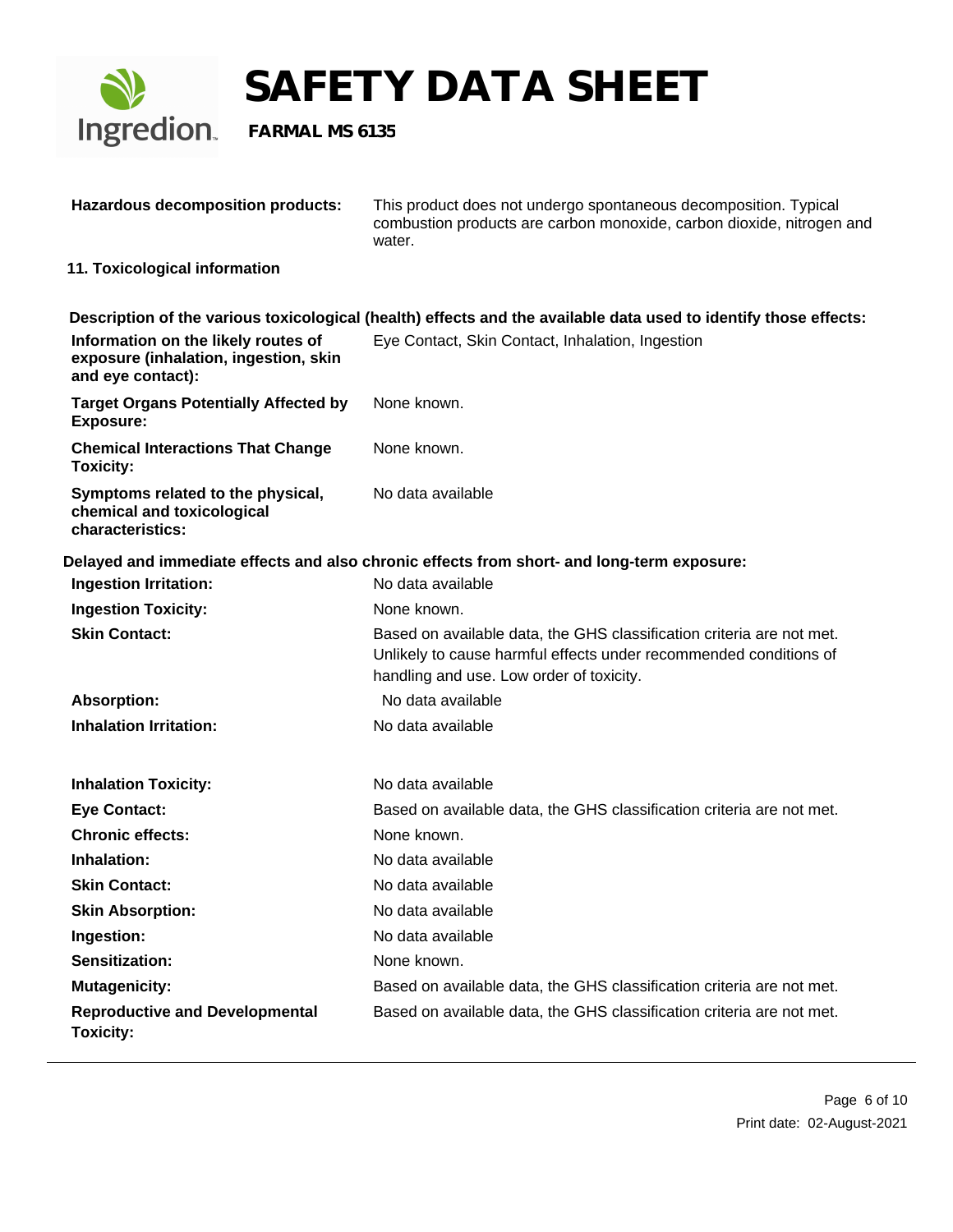

| Carcinogenicity:               | Based on available data, the GHS classification criteria are not met. |
|--------------------------------|-----------------------------------------------------------------------|
| <b>STOT-single exposure:</b>   | Based on available data, the GHS classification criteria are not met. |
| <b>STOT-repeated exposure:</b> | Not applicable.                                                       |
| <b>Aspiration hazard:</b>      | Based on available data, the GHS classification criteria are not met. |

## **Numerical measures of toxicity (such as acute toxicity estimates):**

| <b>Chemical Name</b> | LD50 Oral | <b>LD50 Dermal</b> | <b>LC50 Inhalation</b> |
|----------------------|-----------|--------------------|------------------------|
| No data available    |           |                    |                        |

## **12. Ecological information**

| <b>Ecotoxicity (aquatic and terrestrial,</b> | No data available |
|----------------------------------------------|-------------------|
| where available):                            |                   |

## **Ecological Toxicity Data:**

| <b>Chemical Name</b> | CAS# | <b>Aquatic EC50</b><br><b>Crustacea</b> | <b>Aquatic ERC50</b><br>Alaae | Aquatic LC50 Fish |
|----------------------|------|-----------------------------------------|-------------------------------|-------------------|
| No data available    |      |                                         |                               |                   |

| Persistence and degradability:                                                                                                                                  | No data available                                                                                                 |
|-----------------------------------------------------------------------------------------------------------------------------------------------------------------|-------------------------------------------------------------------------------------------------------------------|
| <b>Bioaccumulative potential:</b>                                                                                                                               | No data available                                                                                                 |
| Mobility in soil:                                                                                                                                               | Unknown                                                                                                           |
| Other adverse effects (such as<br>hazardous to the ozone layer):                                                                                                | None known.                                                                                                       |
| 13. Disposal considerations                                                                                                                                     |                                                                                                                   |
| Description of waste residues and<br>information on their safe handling and<br>methods of disposal, including the<br>disposal of any contaminated<br>packaging: | Disposal should be in accordance with local, state or national legislation.                                       |
| <b>Empty Container Warnings:</b>                                                                                                                                | Empty containers may contain product residue; follow SDS and label<br>warnings even after they have been emptied. |

## **14. Transport information**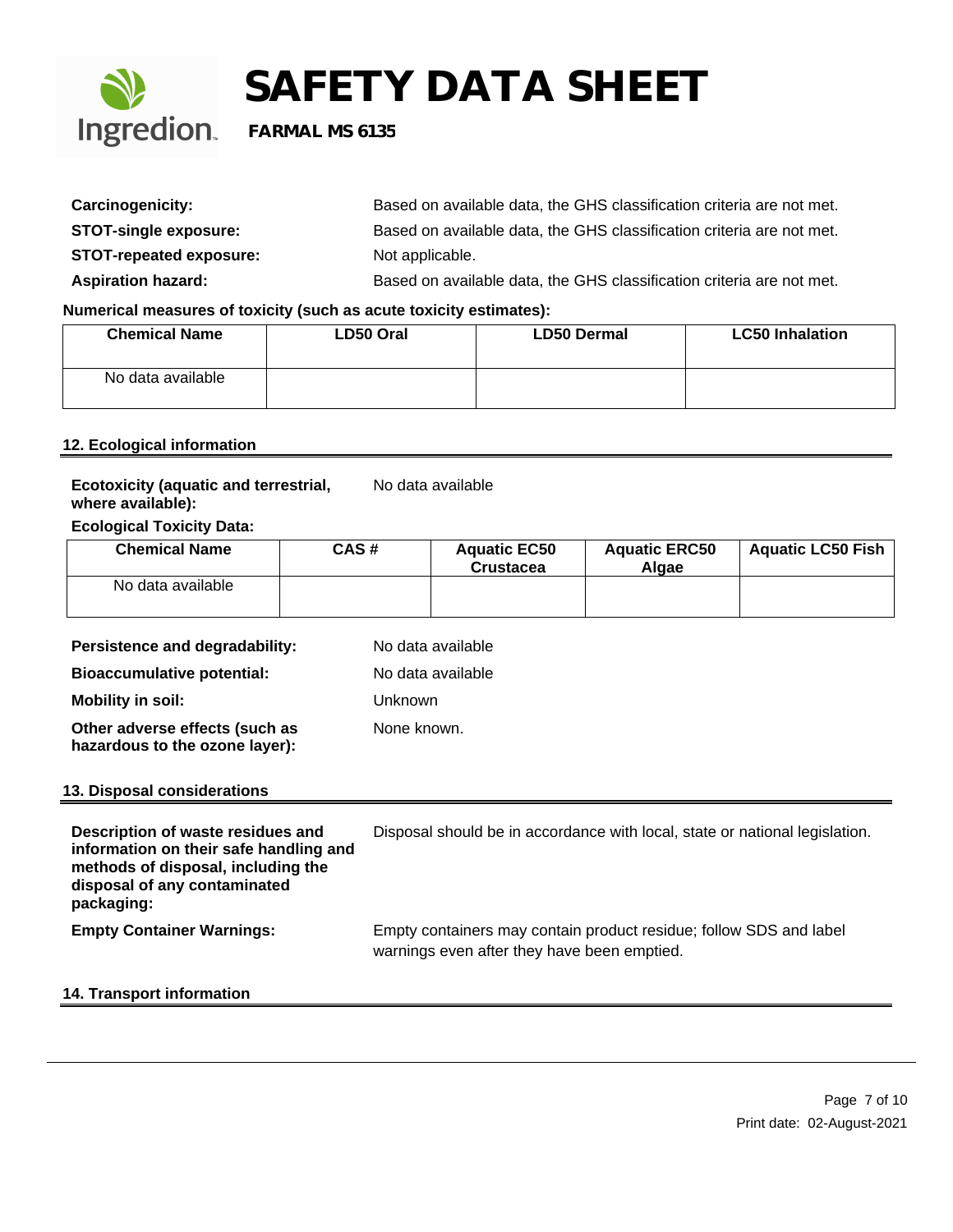

| Carriage of dangerous goods by road (DOT), rail or inland waterways:                                                                                                          |                                                                                                       |
|-------------------------------------------------------------------------------------------------------------------------------------------------------------------------------|-------------------------------------------------------------------------------------------------------|
| UN number:                                                                                                                                                                    | No data available                                                                                     |
| <b>UN Proper shipping name:</b>                                                                                                                                               | Not applicable                                                                                        |
| Transport hazard class(es):                                                                                                                                                   | Not applicable                                                                                        |
| Packing group, if applicable:                                                                                                                                                 | Not applicable                                                                                        |
| <b>DOT Basic description:</b>                                                                                                                                                 | No data available                                                                                     |
| International carriage of dangerous goods by sea (IMDG/IMO):                                                                                                                  |                                                                                                       |
| UN number:                                                                                                                                                                    | No data available                                                                                     |
| <b>UN Proper shipping name:</b>                                                                                                                                               | Not applicable                                                                                        |
| Transport hazard class(es):                                                                                                                                                   | Not applicable                                                                                        |
| Packing group, if applicable:                                                                                                                                                 | Not applicable                                                                                        |
| International carriage of dangerous goods by air (IATA):                                                                                                                      |                                                                                                       |
| <b>UN number:</b>                                                                                                                                                             | No data available                                                                                     |
| <b>UN Proper shipping name:</b>                                                                                                                                               | Not Applicable                                                                                        |
| Transport hazard class(es):                                                                                                                                                   | Not applicable                                                                                        |
| Packing group, if applicable:                                                                                                                                                 | Not applicable                                                                                        |
| Environmental hazards (e.g., Marine<br>pollutant (Yes/No)):                                                                                                                   | Not available                                                                                         |
| <b>Transport in bulk (according to</b><br>Annex II of MARPOL 73/78 and the<br><b>IBC Code):</b>                                                                               | Not available                                                                                         |
| Special precautions which a user<br>needs to be aware of or needs to<br>comply with in connection with<br>transport or conveyance either within<br>or outside their premises: | Consult IMO regulations before transporting in bulk by ocean.                                         |
| <b>HAZCHEM Code:</b>                                                                                                                                                          | No data available                                                                                     |
| 15. Regulatory information                                                                                                                                                    |                                                                                                       |
| Safety, health and environmental regulations specific for the product in question:                                                                                            |                                                                                                       |
| <b>TSCA</b>                                                                                                                                                                   | This material is not on the TSCA Inventory. It is excluded under the Food,<br>Drug, and Cosmetic Act. |
| <b>FDA</b>                                                                                                                                                                    | Cosmetics                                                                                             |

**Australia - National Pollutant Inventory (NPI) Substance List:**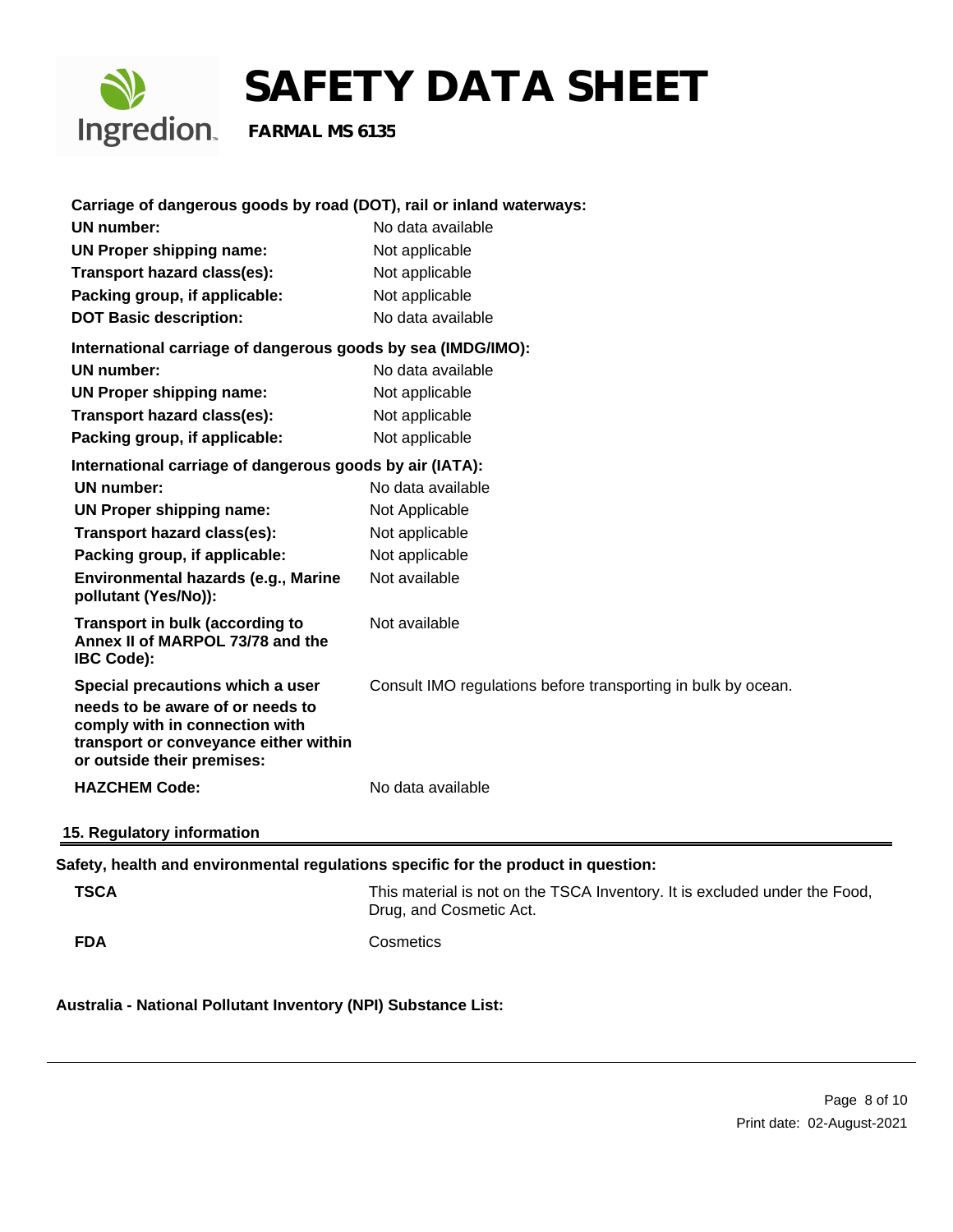

| <b>Chemical Name</b> | CAS# | <b>Australia - National Pollutant</b><br><b>Inventory (NPI) Substance List</b> |
|----------------------|------|--------------------------------------------------------------------------------|
| No data available    |      |                                                                                |

**Australia - Illicit Drug Precursors/Reagents:** 

|                      |      | <b>Australia - Illicit</b> | <b>Australia - Illicit</b> | <b>Australia - Illicit</b> |
|----------------------|------|----------------------------|----------------------------|----------------------------|
|                      |      | Drug                       | Drua                       | Drua                       |
| <b>Chemical Name</b> | CAS# | <b>Precursors/Reagent</b>  | <b>Precursors/Reagent</b>  | <b>Precursors/Reagent</b>  |
|                      |      | s - Category I             | s - Category II            | s - Category III           |
|                      |      | <b>Substances</b>          | <b>Substances</b>          | <b>Substances</b>          |
| No data available    |      |                            |                            |                            |

## **Australia - Narcotic Drugs Act:**

| <b>Chemical Name</b> | CAS# | <b>Australia -</b><br><b>Narcotic Drugs</b><br><b>Act - Schedule I</b><br><b>Drugs</b> | <b>Australia -</b><br><b>Narcotic Drugs</b><br><b>Act - Schedule II</b><br><b>Drugs</b> | <b>Australia -</b><br><b>Narcotic Drugs</b><br>Act - Schedule III   Act - Schedule<br><b>Drugs</b> | <b>Australia -</b><br><b>Narcotic Drugs</b><br><b>IV Drugs</b> |
|----------------------|------|----------------------------------------------------------------------------------------|-----------------------------------------------------------------------------------------|----------------------------------------------------------------------------------------------------|----------------------------------------------------------------|
| No data available    |      |                                                                                        |                                                                                         |                                                                                                    |                                                                |

#### **Australia - Dangerous Goods Code - ADG:**

| <b>Chemical Name</b> | CAS# | Australia - Dangerous<br><b>Goods Code - ADG -</b><br><b>Hazard Classifications</b> | Australia - Dangerous<br>Goods Code - ADG -<br><b>Regulated Classifications</b> |
|----------------------|------|-------------------------------------------------------------------------------------|---------------------------------------------------------------------------------|
| No data available    |      |                                                                                     |                                                                                 |

## **Australia - The Chemical Weapons (Prohibition) Act (CWC):**

| <b>Chemical Name</b> | CAS# | <b>Australia - The</b><br><b>Chemical Weapons</b><br>(Prohibition) Act<br>(CWC) - Schedule 1 | <b>Australia - The</b><br><b>Chemical Weapons</b><br>(Prohibition) Act<br>(CWC) - Schedule 2 | <b>Australia - The</b><br><b>Chemical Weapons</b><br>(Prohibition) Act<br>(CWC) - Schedule 3 |
|----------------------|------|----------------------------------------------------------------------------------------------|----------------------------------------------------------------------------------------------|----------------------------------------------------------------------------------------------|
| No data available    |      |                                                                                              |                                                                                              |                                                                                              |

#### **16. Other information, including date of preparation or last revision.**

| <b>Revision Date:</b>   | 02-08-2021 |
|-------------------------|------------|
| Supercedes:             | 13-09-2020 |
| <b>Revision Number:</b> | З          |